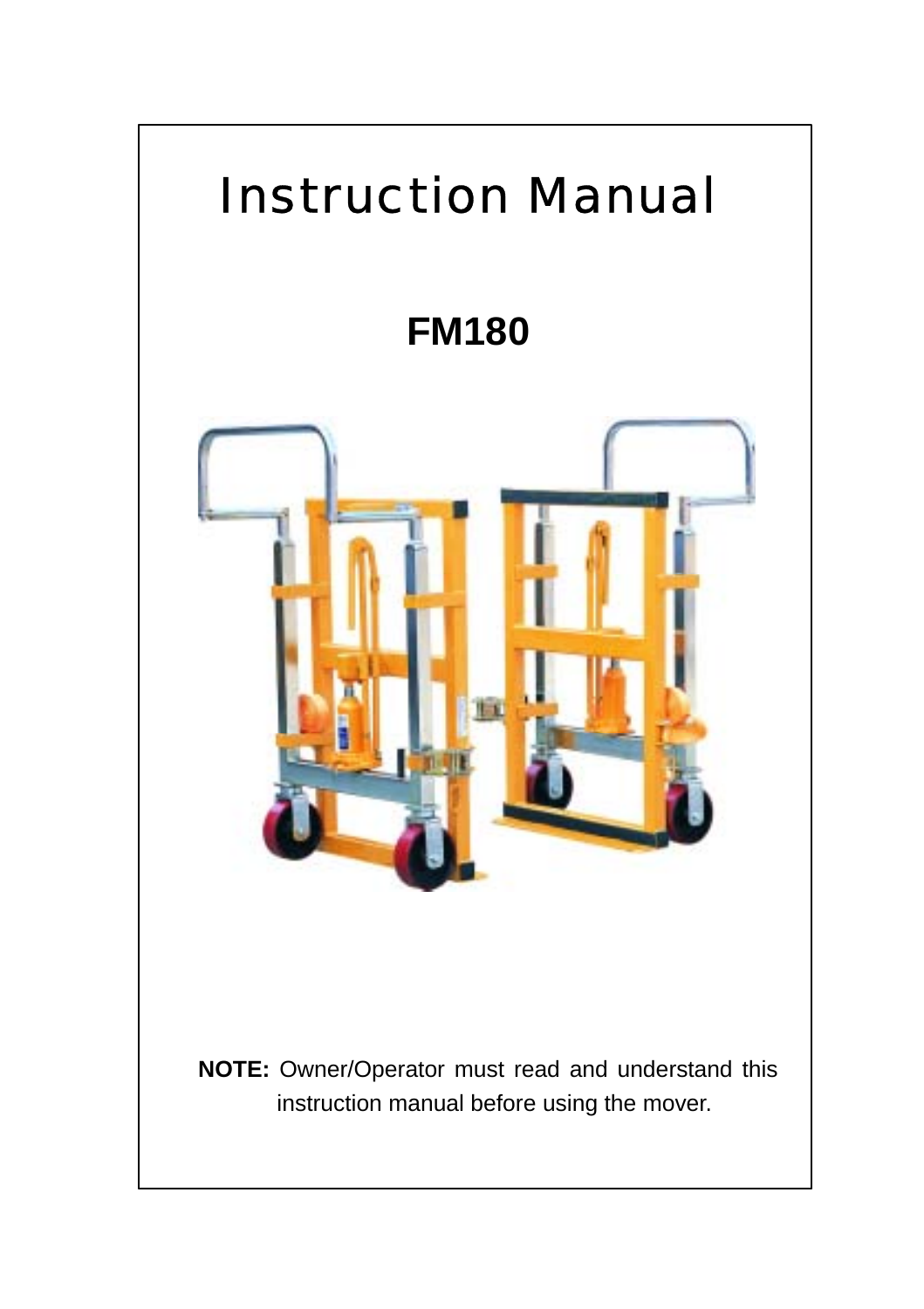## **Contents**

- **1. Application**
- **2. Specifications**
- **3. Assembly**
- **4. Precautions and Preparation**
- **5. Operation**
- **6. Care and Maintenance**
- **7. Parts Lists & Exploded Figures**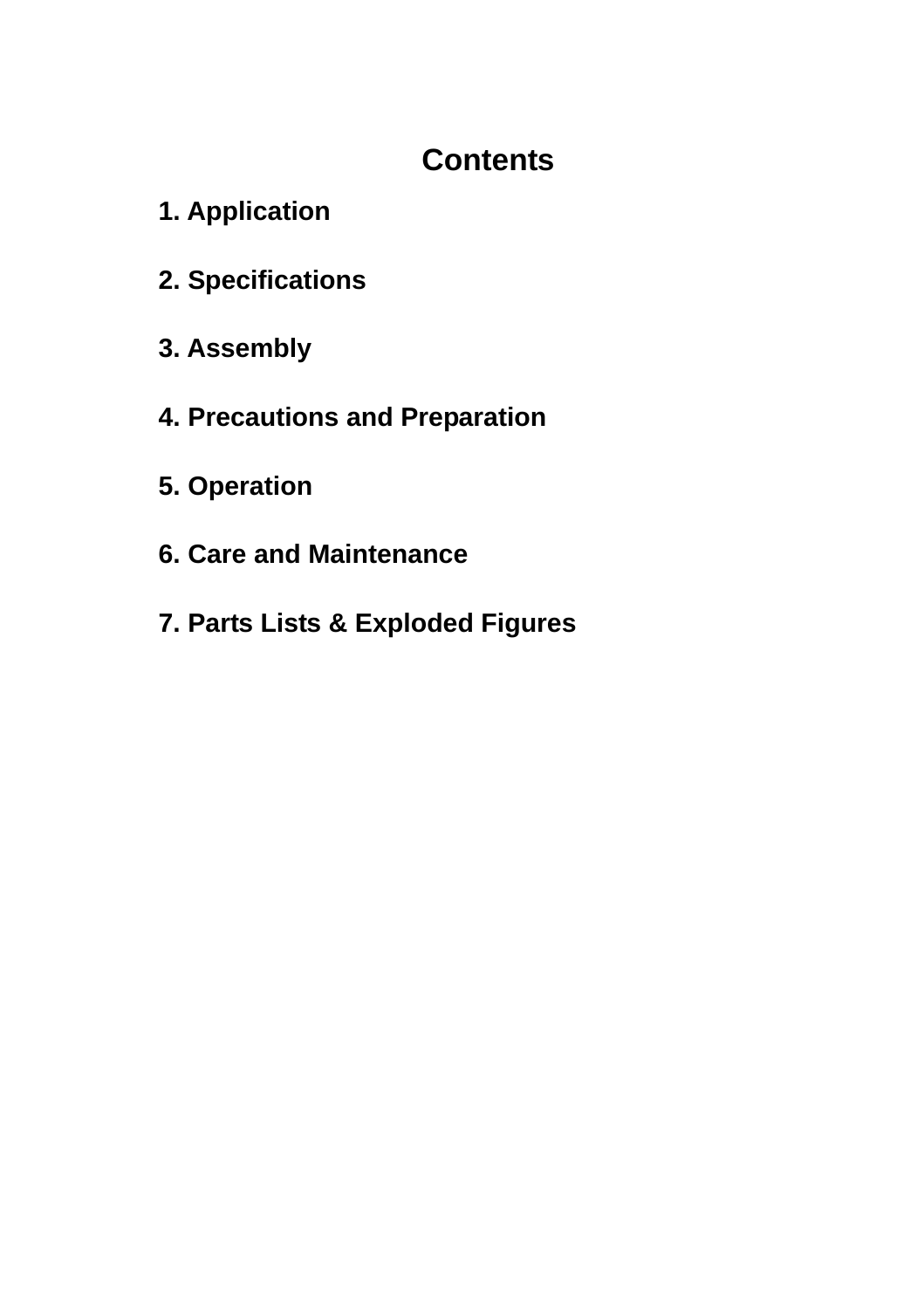THANK YOU VERY MUCH FOR CHOOSING OUR HYDRAULIC FURNITURE MOVER. FOR YOUR SAFETY AND CORRECT OPERATION, PLEASE CAREFULLY READ THE MANUAL BEFORE USE.

NOTE: All of the information reported herein is based on data available at the time of printing. The factory reserves the right to modify its own products at any time without notice or incurring in any sanction. Please verify with the factory for possible updates.

#### **1. Application**

 The manual furniture mover has been developed for lifting and transporting of switch cabinets and other large regular objects. For this reason, its support supports are lined with foam rubber to prevent the goods being transported from damage.

 Since the hydraulic furniture mover consists of two units, rectangular objects of varying length can be moved using a minimum of space. Due to the weight of the steel cabinet on the platform, it will hold itself in position when the units are standing vertically and the frame of the platform is in contact with its sides.

 The securing strap, which has to be fastened correctly on both sides, is an additional absolute necessity.

 The steering handles have a full lock of 180o, this meaning that goods to be transported may be moved in every direction. The platforms are raised by operating the lever of the pump; this lever must not be used for pulling or pushing the BIMOBIL. The goods transports are lowered by twisting the manual release value of the compact hydraulic system to the left. Great care must be taken when lowering the platform, since the speed depends on the aperture of the value as well as the weight of the goods to be transport. Before pumping up the system to raise the platforms the value must be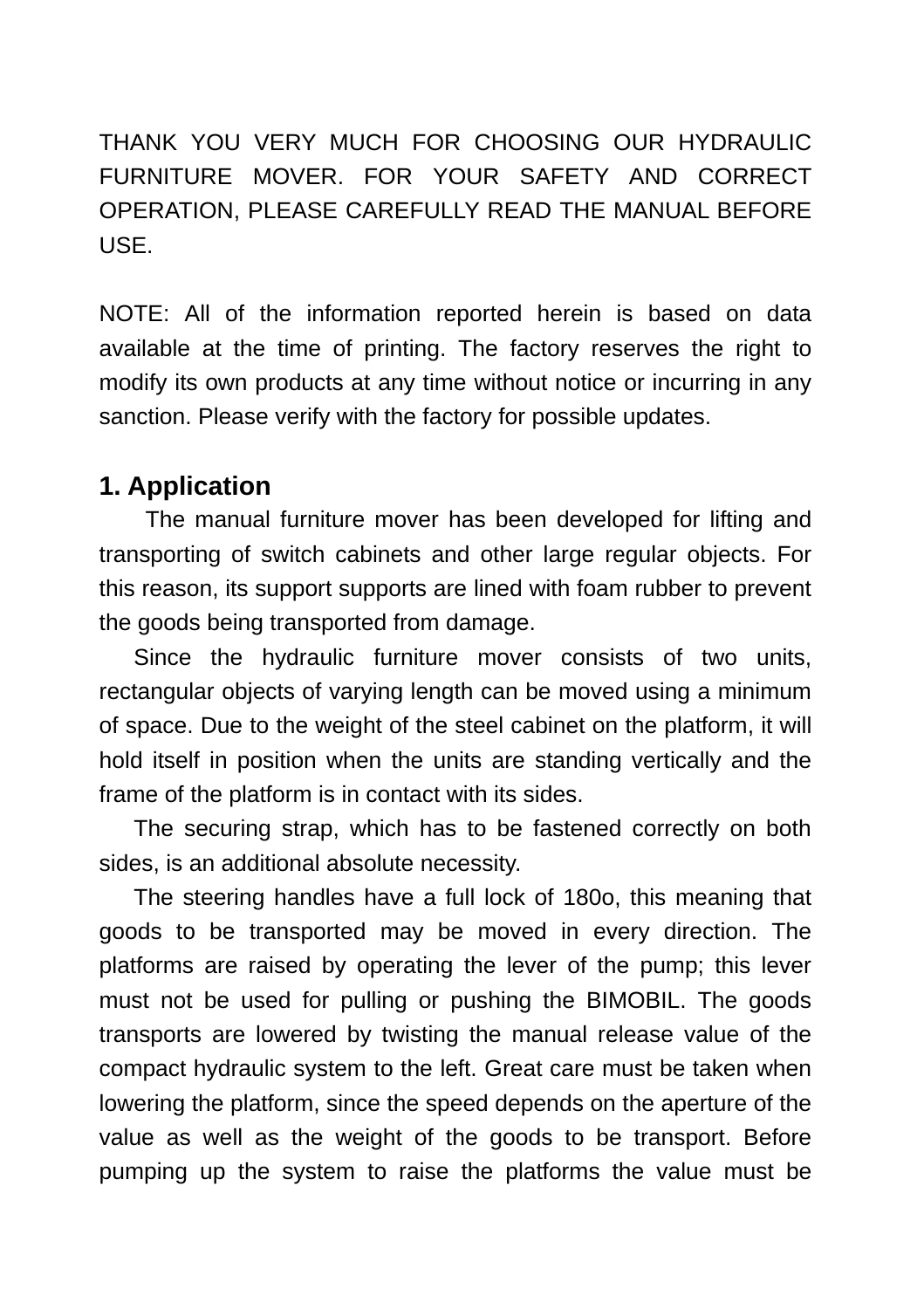twisted to the right until the stop to close it.

 Using an old crate, try a few "dry runs" with the transport units moving furniture with them.

 If you operate properly, our hydraulic furniture mover will help you to move switch cabinets, furniture etc quickly and safely.

## **2. Specifications**

| Model         | Capacity | <b>Lifting Height</b> | Lifting Plate Size Net Weight |      |
|---------------|----------|-----------------------|-------------------------------|------|
| FM180A        | 1800kg   | 100mm                 | $600 \times 60$ mm            | 80kg |
| <b>FM180B</b> |          | 250 <sub>mm</sub>     |                               | 86kg |

### **3. Assembly**

 Remove the fork pin at the free and of the track rod, set the steering handles parallel to each other, and push the fork of the track rod over the arm of the steering handle. Then replace the previouslyremoved fork pin through the fork and arm and secure it with clip.

The second unit is assembled in the same way.

#### **4. Precautions and Preparation**

 4.1 The floor must be absolutely level, smooth and clean. There must be no inclines or slopes to be moved over. Make sure that the floor and the floor covering are to stand up to the loading imposed by the wheel and whether they can take the weight of the furniture being transported.

 4.2 Check whether the piece of furniture to be transported contains any loose objects. These will have to be removed, or secured against slopping out of position.

 4.3 Check whether the piece of furniture is strong enough for the two opposite sides to take the weight of the piece via the transport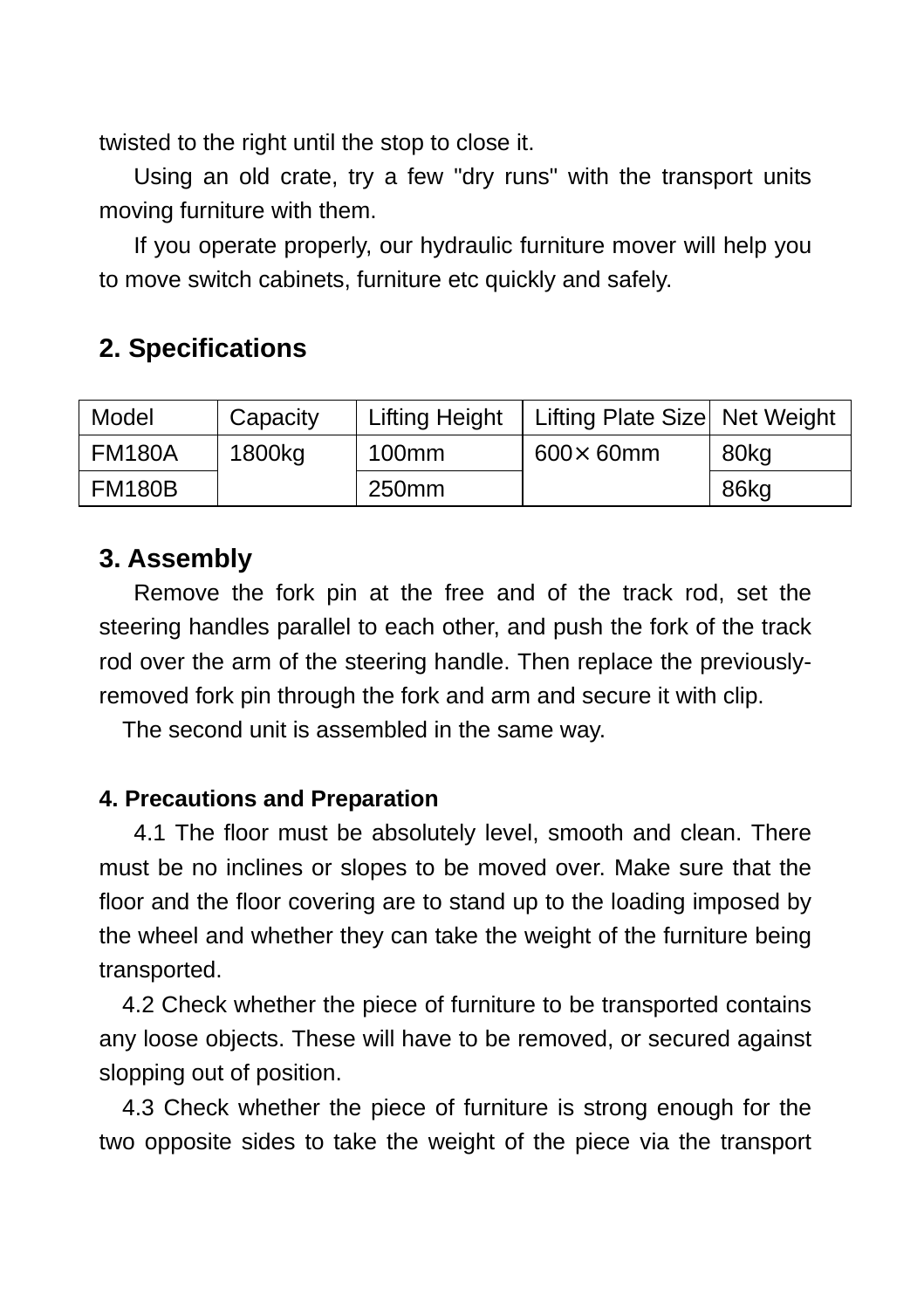units' platforms, and whether the upper supports of the transport units can hold the furniture to be transport without damaging it.

 4.4 Find the weight of the piece of furniture to be transported. The maximum load of 1800 kg/pair =900 kg for each unit must not be exceeded.

 4.5 Find the center of gravity of the furniture to be transported. Along the furniture base, it is the decisive for the load that a single transport unit can bear, across the base, for the center of the transport unit, and, in connection with the height, for the moment of tilting that occurs when moving the furniture. When in use, the height of the center of gravity must not exceed 0.8m. The distance of the transport units to one another must not be less than 0.5m and not gravity 4.0m (furniture of the securing straps).

4.6 Never use this equipment for towing behind a vehicle.

#### **5. Operation**

 Before use, the transport components should be checked for function, and for any damage. If there are visible defects, the components should not be used. Damaged parts must be replaced. Since the hydraulic furniture mover consists of two parts, it is necessary for two persons to operate them.

 Before transport cabinets, the platforms should be let down to the floor until the transport units are standing vertically.

 Push the platform of the units under the side faces (narrow faces) of the cabinet until the top and bottom of the transport platform frame are resting against it. The centers of the platform must be beneath the center of gravity of the cabinet.

 Place the securing straps in position and tighten them. The straps will connect both units and, when used correctly, prevent them from slipping out of their position holding the goods to be transported. Here, the strap ends must be under direct tension, that is, the straps must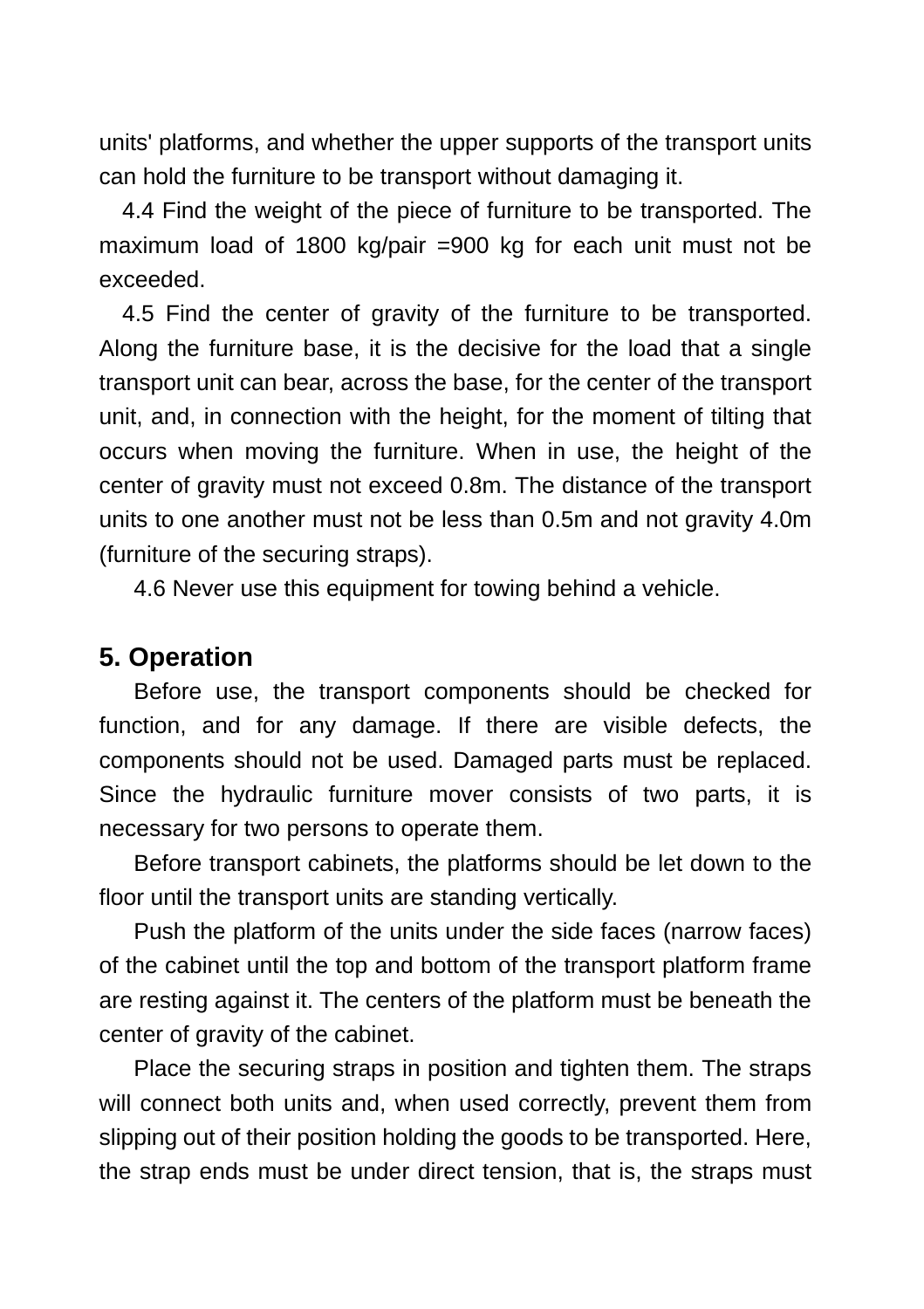not be pulling round the edge of a cabinet, etc. If the position of the center of gravity makes it necessary for the cabinet being transported to project on one side out of frame, or, due to its width, it projects on both sides, an additional strap surrounding it must be employed. This must be fed through the strap loops on the units. However, the maximum overhang must not be more than 200 mm.

 Pump up the platform about 1 cm, and carefully check how firmly the cabinet to be transported is standing on the platforms. It may be that the transport units will have to be moved to anther position.

Both platforms must be raised at the same time and to the same amount. For the transport itself, the height off the floor must be a maximum of 2 cm only. When moving the cabinets, only push the transport units and choose the way to the cabinet's new position so that, if possible, it is only moved lengthwise. When moving cabinets sideways, always take the greatest care; there is a great risk of the cabinets tilting over. Avoid any pushing movements.



 The cabinet being transport must not be left unattended standing on the equipment; it must always be lowered onto the floor.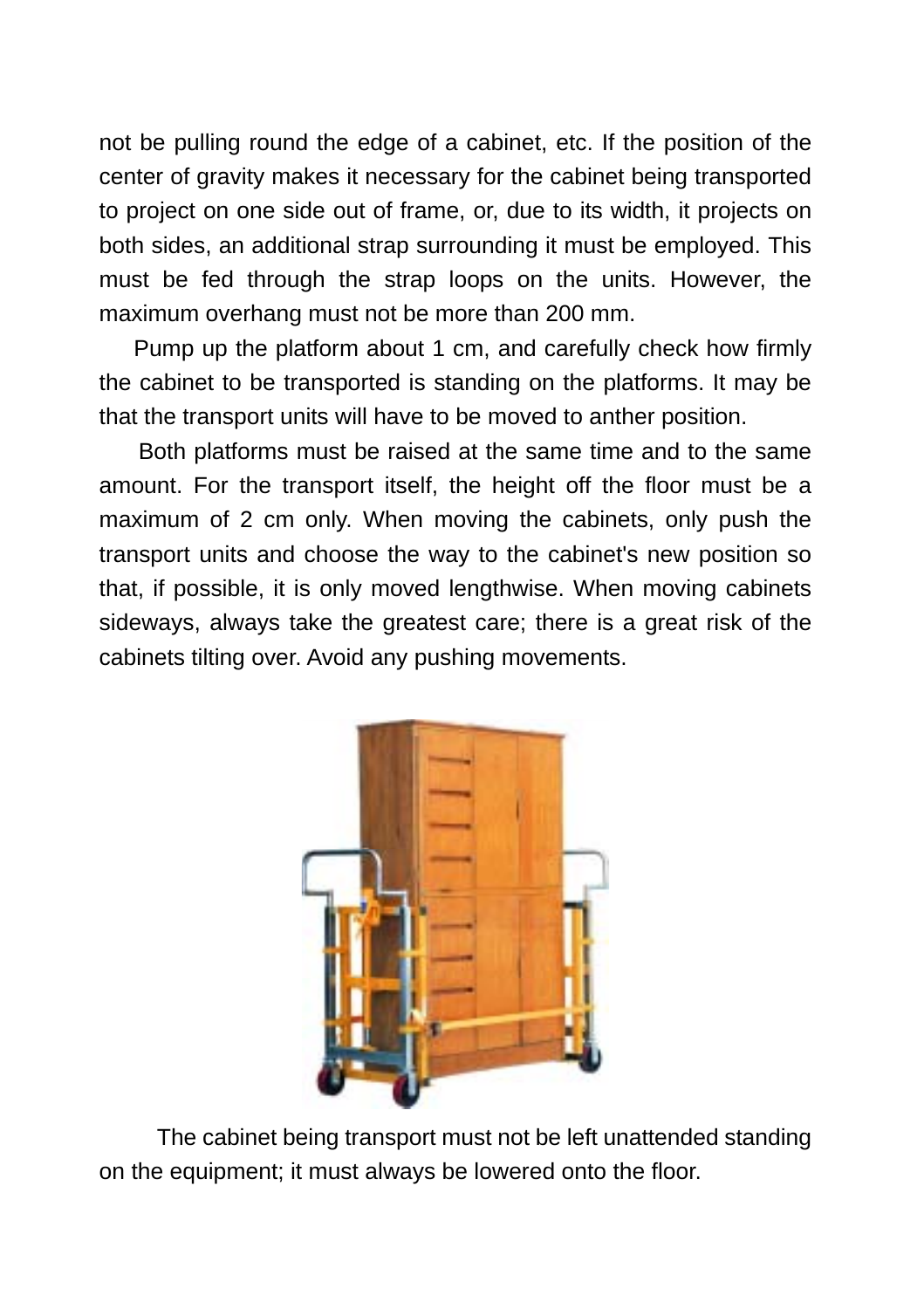The securing straps may only be opened when the cabinet being transported, or the platforms, is standing on the floor.

Never use this equipment for towing behind a vehicle.

#### **6. Care and Maintenance**

 Our hydraulic furniture mover only requires little care and maintenance, but this must be carried out regularly Depending on its use, the spindles and gear wheels must be re-greased weekly or monthly, using standard multi-purse grease. For this, the spindle may be reached using a brush through the slot in the guide rail. The gear wheels are also greased using brush, by first levering off the gear-housing lid with a screwdriver. The lid should be pressed down firmly to close it again. The units' function should be tested.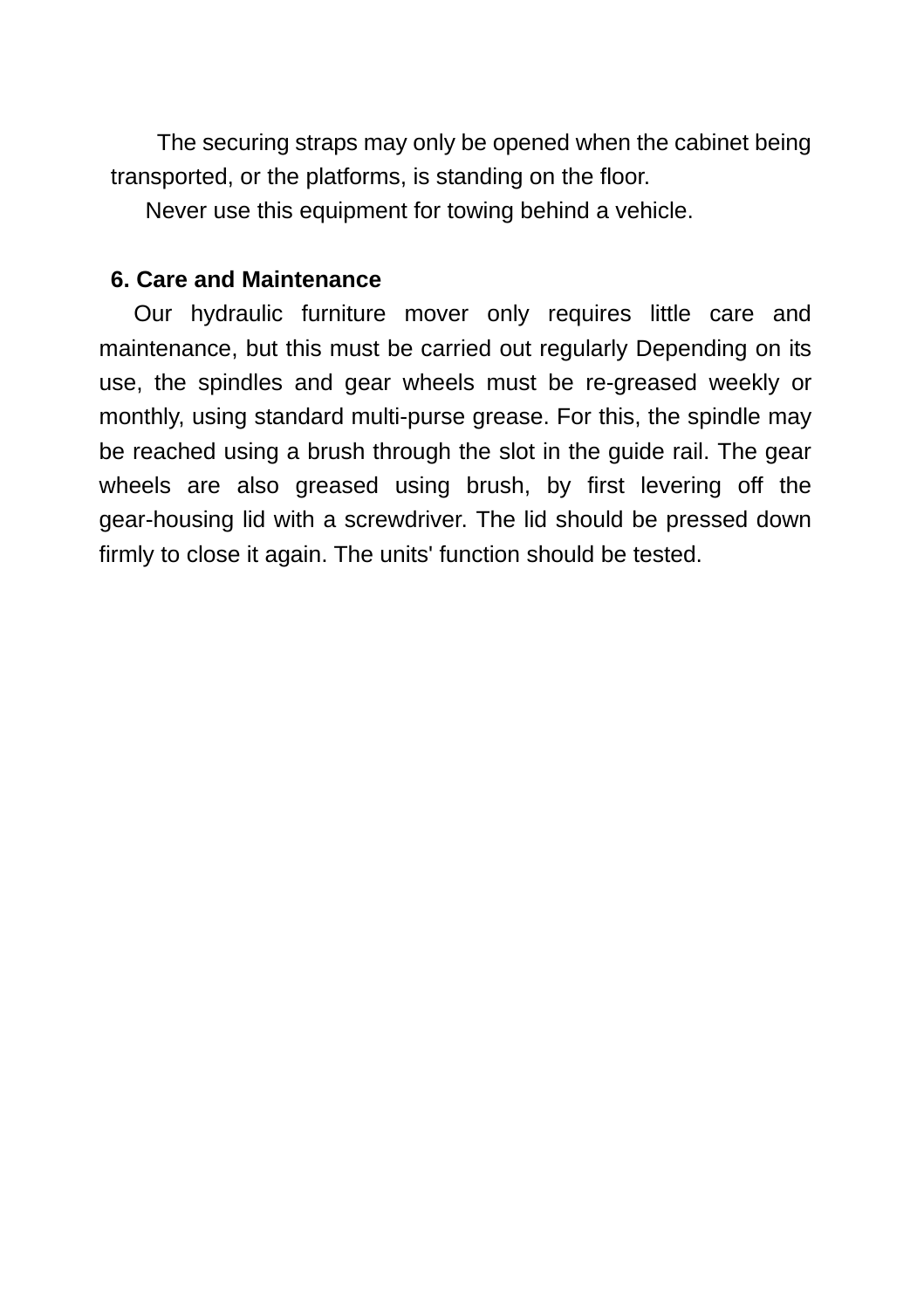# **7. Parts Lists & Exploded Figures**

## **7.1 For Lifting Height of 100mm**

| Item No.       | <b>Description</b>            | Qty            |
|----------------|-------------------------------|----------------|
| 1              | Dust-proof Cover              | 4              |
| $\overline{2}$ | Cushion                       | $\overline{2}$ |
| 3              | Woven Stripe                  | 1              |
| $\overline{4}$ | <b>Lifting Frame</b>          | 1              |
| 5              | Split Ring 8                  | 1              |
| 6              | Handle Assy.                  | 1              |
| 7              | <b>Hand Grip</b>              | 1              |
| 8              | Synchronous Rod               | $\overline{2}$ |
| 9              | <b>Hydraulic Jack</b>         | 1              |
| 10             | Fixing Pin(<br>$\lambda$      | $\overline{2}$ |
| 11             | Spilt Ring 6                  | $\overline{2}$ |
| 12             | Fixing Pin (<br>$\rightarrow$ | 1              |
| 13             | <b>Cylindrical Spring Pin</b> | $\overline{2}$ |
| 14             | Nylon Washer                  | $\overline{2}$ |
| 15             | <b>Supporting Frame</b>       | 1              |
| 16             | Bolt M6× 20                   | $\overline{2}$ |
| 17             | <b>Supporting Rod</b>         | $\overline{c}$ |
| 18             | Bolt M10×70                   | $\overline{2}$ |
| 19             | Cargo Lashings                | 1              |
| 20             | Nut M10                       | $\overline{2}$ |
| 21             | Thrust Bearing 51204          | $\overline{2}$ |
| 22             | Dust-proof Ring               | $\overline{2}$ |
| 23             | Bolt M12× 90                  | $\overline{2}$ |
| 24             | Wheel                         | $\overline{2}$ |
| 25             | <b>Liner Bushing</b>          | 4              |
| 26             | <b>Axle Sleeve</b>            | $\overline{2}$ |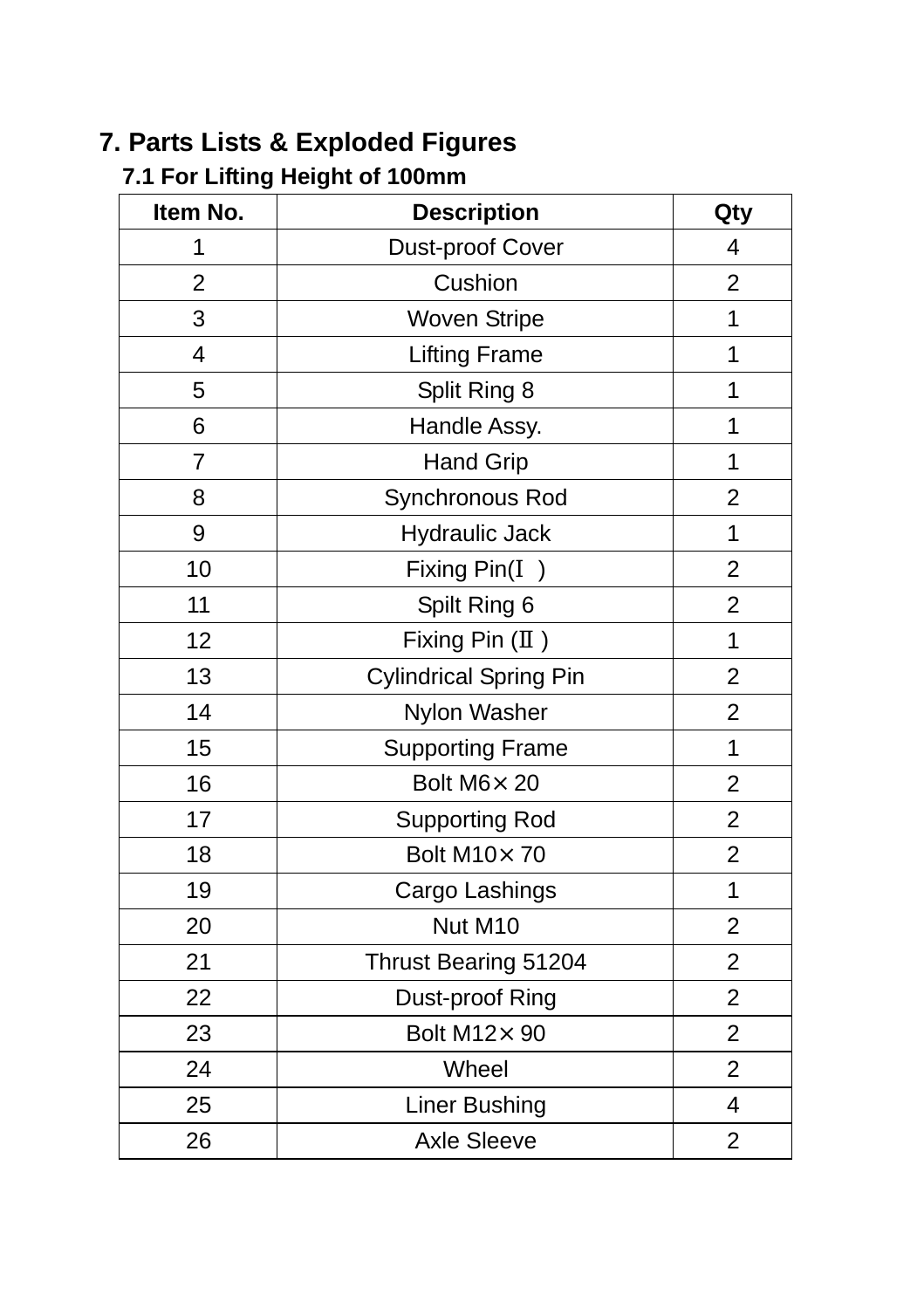| Nut M12 |  |
|---------|--|
|---------|--|

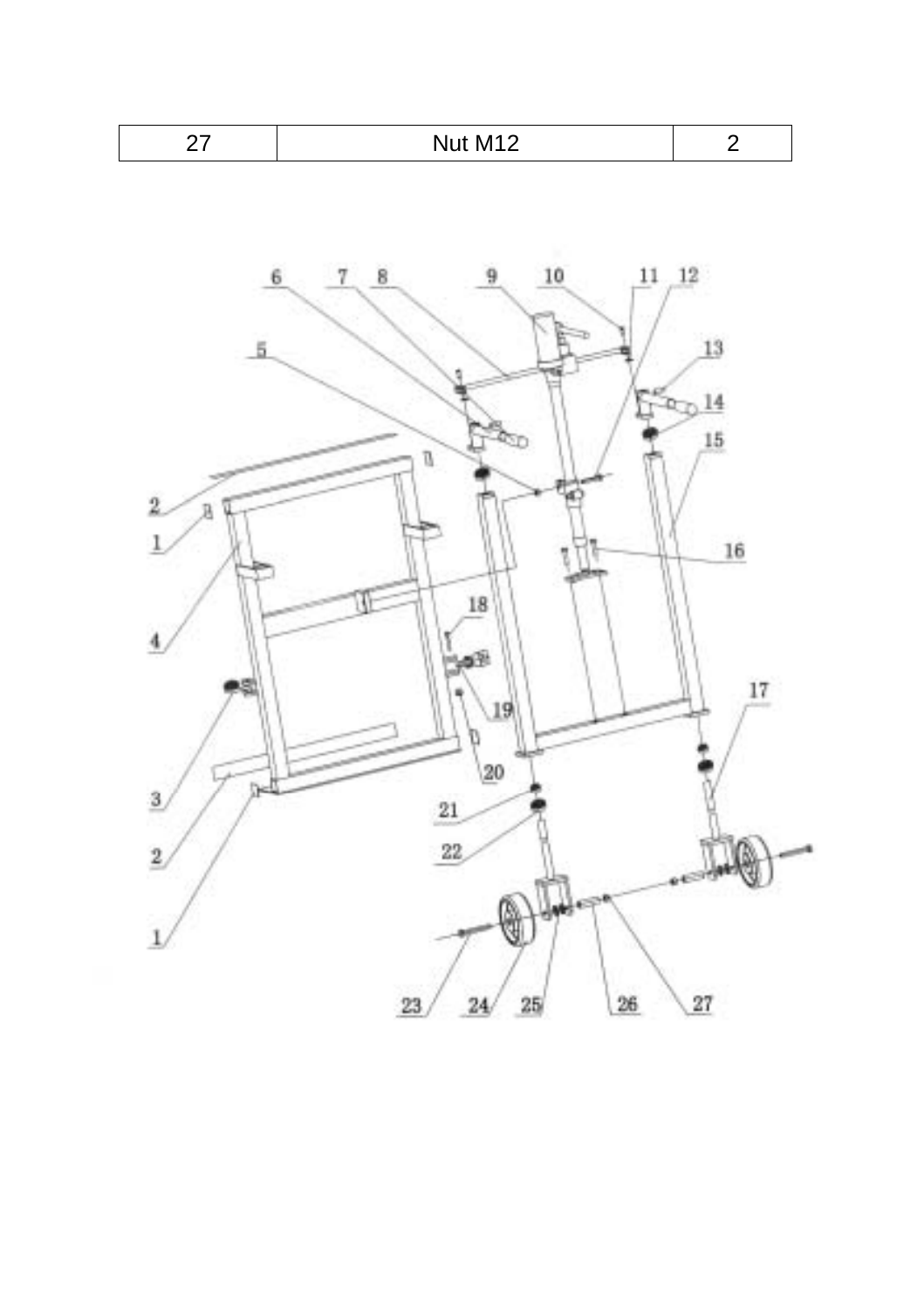| Item No.       | <b>Description</b>            | Qty            |
|----------------|-------------------------------|----------------|
| 1              | Dust-proof Cover              | 4              |
| $\overline{2}$ | Cushion                       | $\overline{2}$ |
| 3              | <b>Woven Stripe</b>           | 1              |
| 4              | <b>Lifting Frame</b>          | 1              |
| 5              | Split Ring 8                  | 1              |
| 6              | Handle Assy.                  | $\overline{2}$ |
| $\overline{7}$ | <b>Hand Tube</b>              | 1              |
| 8              | Washer                        | $\overline{2}$ |
| 9              | <b>Hydraulic Jack</b>         | 1              |
| 10             | Pin                           | $\overline{2}$ |
| 12             | Fixing Pin (<br>$\mathcal{E}$ | $\mathbf{1}$   |
| 13             | <b>Cylindrical Spring Pin</b> | $\overline{2}$ |
| 14             | Nylon Washer                  | $\overline{2}$ |
| 15             | <b>Supporting Frame</b>       | 1              |
| 16             | Bolt M6× 20                   | $\overline{c}$ |
| 17             | <b>Supporting Rod</b>         | $\overline{2}$ |
| 18             | <b>Bolt M10×70</b>            | $\overline{2}$ |
| 19             | Cargo Lashings                | 1              |
| 20             | Nut M10                       | $\overline{2}$ |
| 21             | Thrust Bearing 51204          | $\overline{2}$ |
| 22             | Dust-proof Ring               | $\overline{2}$ |
| 23             | Bolt M12× 90                  | $\overline{2}$ |
| 24             | Wheel                         | $\overline{2}$ |
| 25             | Liner Bushing                 | $\overline{4}$ |
| 26             | <b>Axle Sleeve</b>            | $\overline{c}$ |
| 27             | Nut M12                       | $\overline{c}$ |

**7.2 For Lifting Height of 250mm**